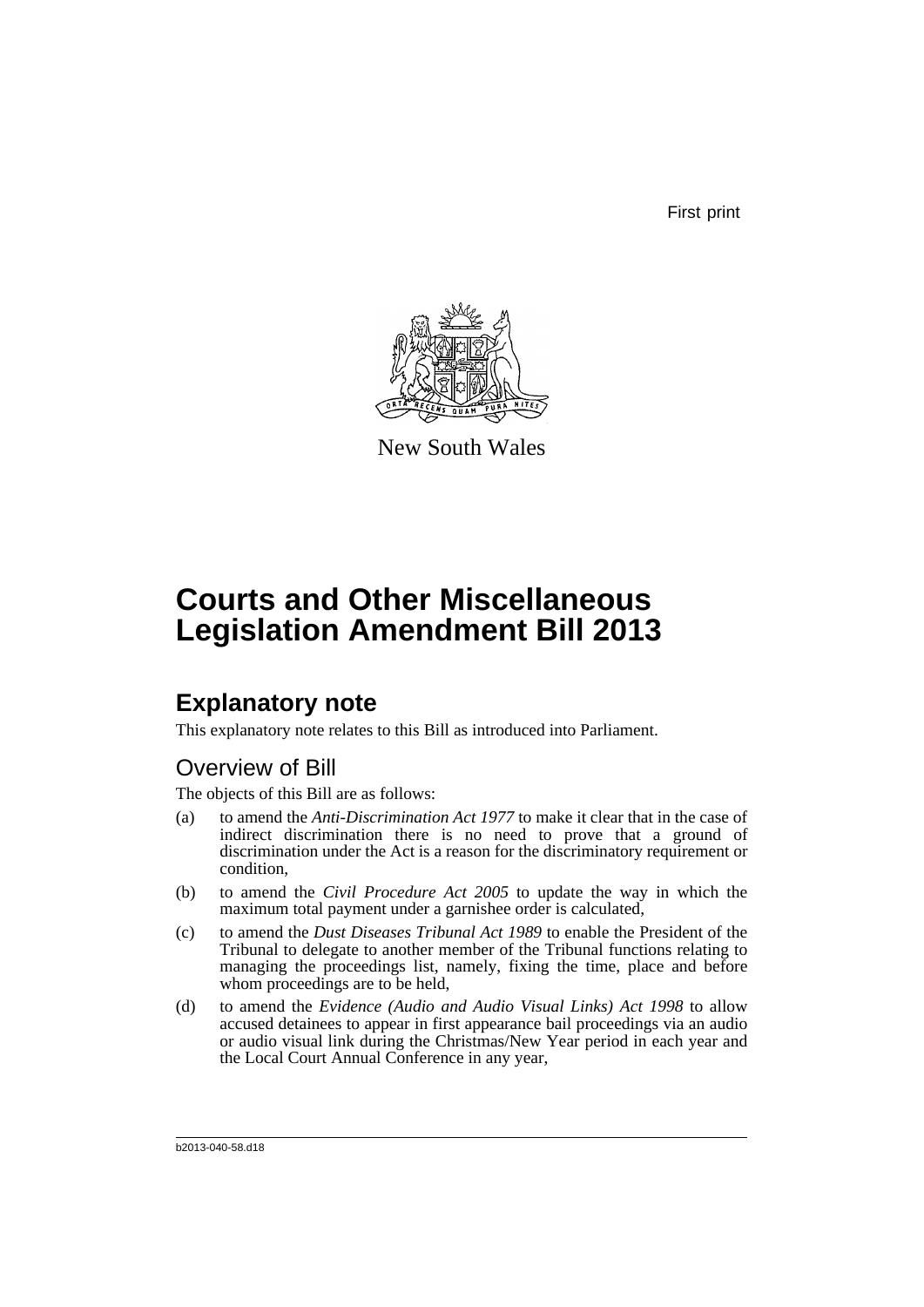Explanatory note

- (e) to amend the *Fines Act 1996* to allow certain court registrars to authorise employees of the Department of Attorney General and Justice to consider applications for further time to pay a court-imposed fine,
- (f) to amend the *Government Information (Public Access) Act 2009* to exclude information relating to the functions of the DNA Review Panel, other than its functions relating to reporting and making recommendations to the Minister, from being able to be accessed under that Act,
- (g) to amend the *Local Court Act 2007* to provide for the appointment of a legally qualified and admitted police prosecutor as a member of the Local Court Rule Committee when the Committee is exercising its functions in respect of matters relating to the Court's criminal jurisdiction,
- (h) to amend the *Young Offenders Act 1997* to authorise the exchange of information relating to early intervention and diversionary programs administered by the Department of Attorney General and Justice.

### Outline of provisions

**Clause 1** sets out the name (also called the short title) of the proposed Act.

**Clause 2** provides for the commencement of the proposed Act on the date of assent to the proposed Act.

**Clause 3** makes it clear that the explanatory notes contained in proposed Schedule 1 do not form part of the proposed Act.

## **Schedule 1 Amendment of Acts**

**Schedule 1** makes the amendments described above in the Overview. The amendments are explained in detail in the explanatory note that relates to the Act concerned.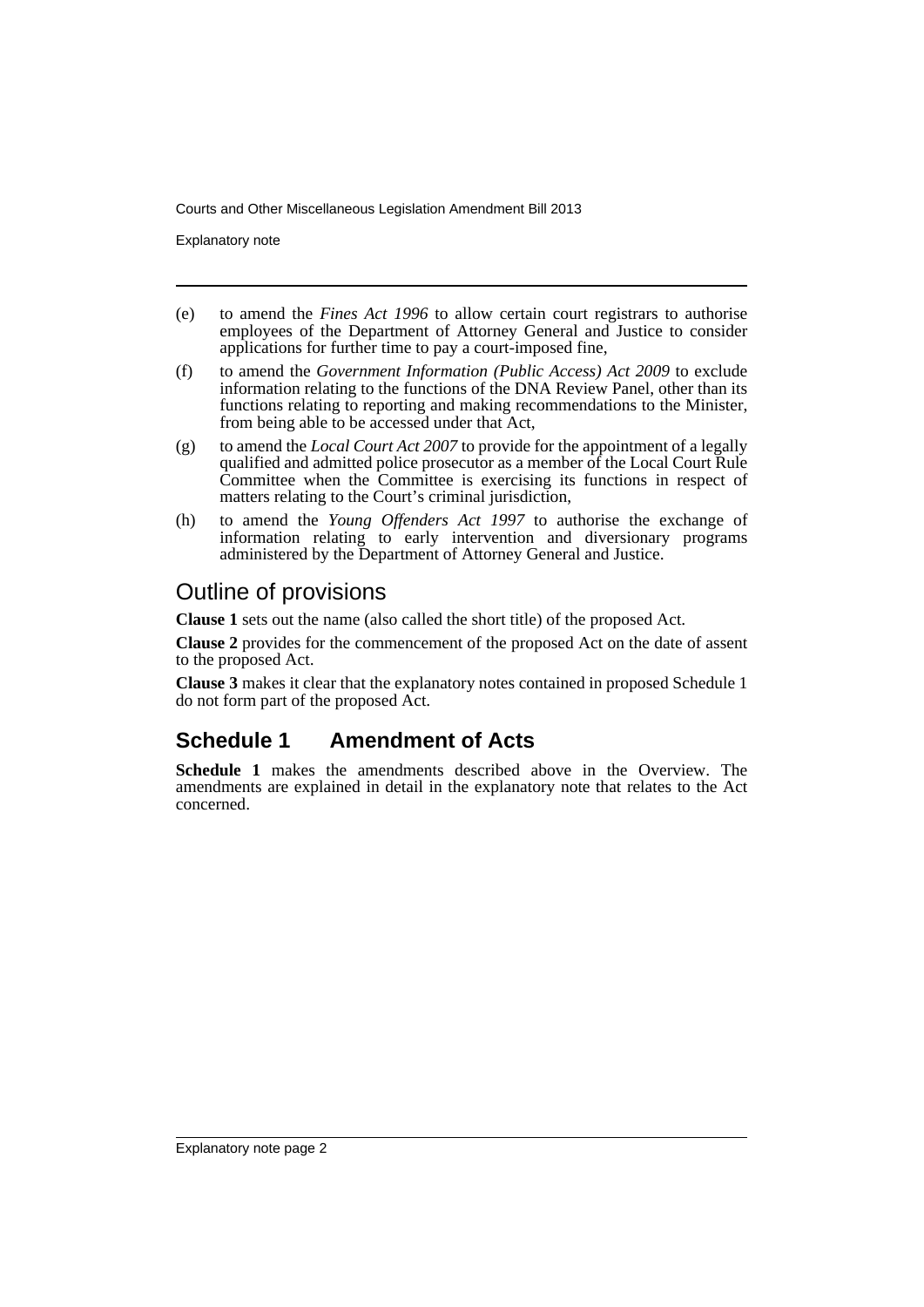First print



New South Wales

# **Courts and Other Miscellaneous Legislation Amendment Bill 2013**

## **Contents**

|                              | Page |
|------------------------------|------|
| Name of Act                  |      |
| 2 Commencement               | 2    |
| 3 Explanatory notes          |      |
| Schedule 1 Amendment of Acts |      |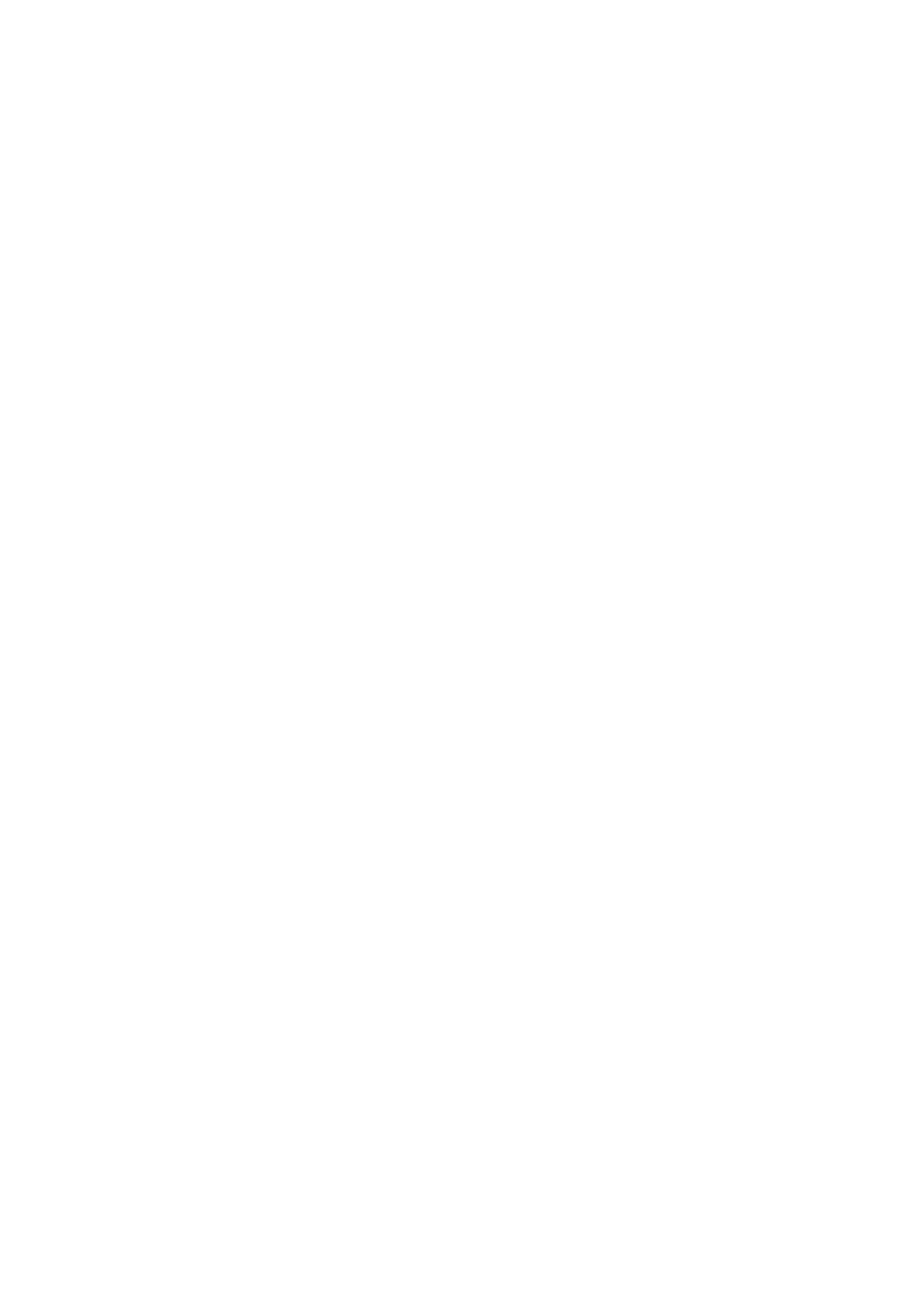

New South Wales

## **Courts and Other Miscellaneous Legislation Amendment Bill 2013**

No , 2013

### **A Bill for**

An Act to make miscellaneous amendments to certain legislation with respect to courts and certain other legislation administered by the Attorney General.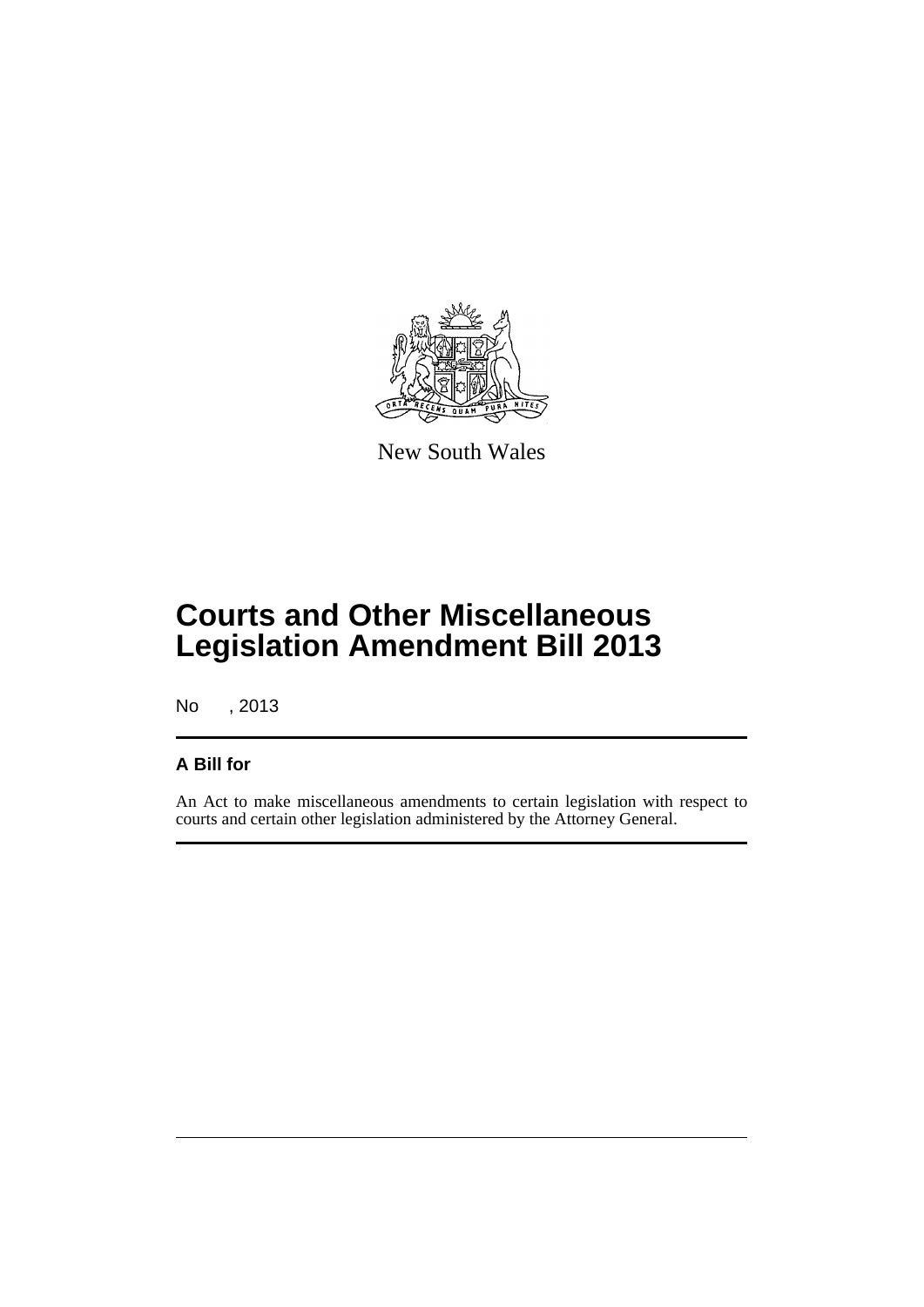<span id="page-5-2"></span><span id="page-5-1"></span><span id="page-5-0"></span>

|   | The Legislature of New South Wales enacts:                                                                 |                     |
|---|------------------------------------------------------------------------------------------------------------|---------------------|
|   | Name of Act                                                                                                | 2                   |
|   | This Act is the Courts and Other Miscellaneous Legislation Amendment<br>Act 2013.                          | 3<br>$\overline{4}$ |
|   | <b>Commencement</b>                                                                                        | 5                   |
|   | This Act commences on the date of assent to this Act.                                                      | 6                   |
| 3 | <b>Explanatory notes</b>                                                                                   | 7                   |
|   | The matter appearing under the heading "Explanatory note" in<br>Schedule 1 does not form part of this Act. | 8<br>9              |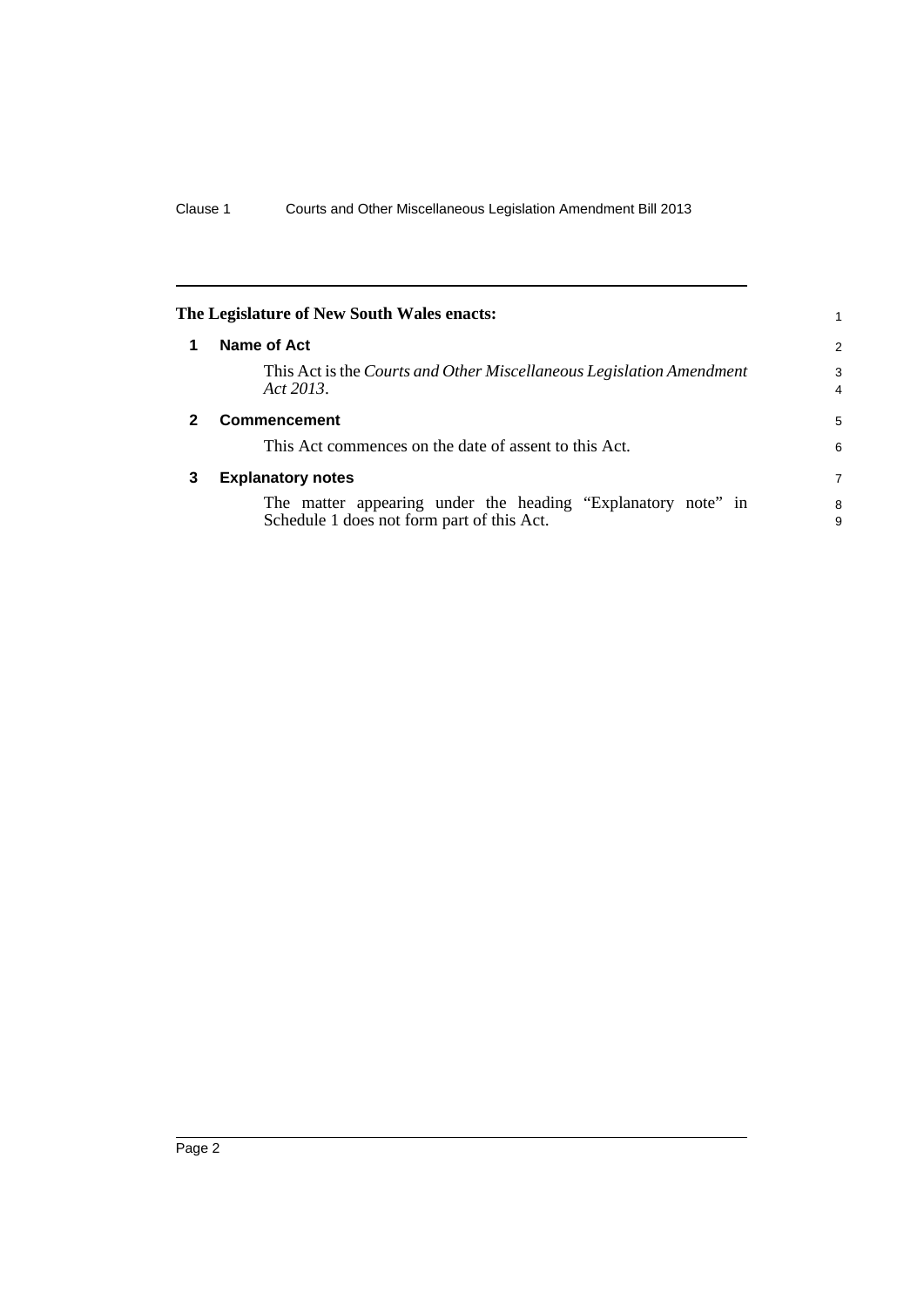Amendment of Acts Schedule 1

<span id="page-6-0"></span>

|       | <b>Schedule 1</b><br><b>Amendment of Acts</b>                                                                                                                                      | $\mathbf{1}$        |
|-------|------------------------------------------------------------------------------------------------------------------------------------------------------------------------------------|---------------------|
| $1.1$ | <b>Anti-Discrimination Act 1977 No 48</b>                                                                                                                                          | 2                   |
| [1]   | Section 7 What constitutes discrimination on the ground of race                                                                                                                    | 3                   |
|       | Omit ", on the ground of the aggrieved person's race or the race of a relative<br>or associate of the aggrieved person," from section 7 (1).                                       | 4<br>5              |
| $[2]$ | Section 7 (1) (a)                                                                                                                                                                  | 6                   |
|       | Insert "on the ground of the aggrieved person's race or the race of a relative or<br>associate of the aggrieved person," before "treats the aggrieved person".                     | $\overline{7}$<br>8 |
| $[3]$ | Section 7 (1) (b)                                                                                                                                                                  | 9                   |
|       | Insert "on the ground of the aggrieved person's race or the race of a relative or<br>associate of the aggrieved person," before "segregates".                                      | 10<br>11            |
| [4]   | Section 7 (1) (c)                                                                                                                                                                  | 12                  |
|       | Omit "such".                                                                                                                                                                       | 13                  |
| [5]   | Section 24 What constitutes discrimination on the ground of sex                                                                                                                    | 14                  |
|       | Omit ", on the ground of the aggrieved person's sex or the sex of a relative or<br>associate of the aggrieved person," from section 24 (1).                                        | 15<br>16            |
| [6]   | Section 24 (1) (a)                                                                                                                                                                 | 17                  |
|       | Insert "on the ground of the aggrieved person's sex or the sex of a relative or<br>associate of the aggrieved person," before "treats the aggrieved person".                       | 18<br>19            |
| $[7]$ | Section 24 (1) (b)                                                                                                                                                                 | 20                  |
|       | Omit "such".                                                                                                                                                                       | 21                  |
| [8]   | Section 38B What constitutes discrimination on transgender grounds                                                                                                                 | 22                  |
|       | Omit ", on the ground of the aggrieved person being transgender or a relative<br>or associate of the aggrieved person being transgender," from section 38B (1).                    | 23<br>24            |
| [9]   | Section 38B (1) (a)                                                                                                                                                                | 25                  |
|       | Insert "on the ground of the aggrieved person being transgender or a relative<br>or associate of the aggrieved person being transgender," before "treats the<br>aggrieved person". | 26<br>27<br>28      |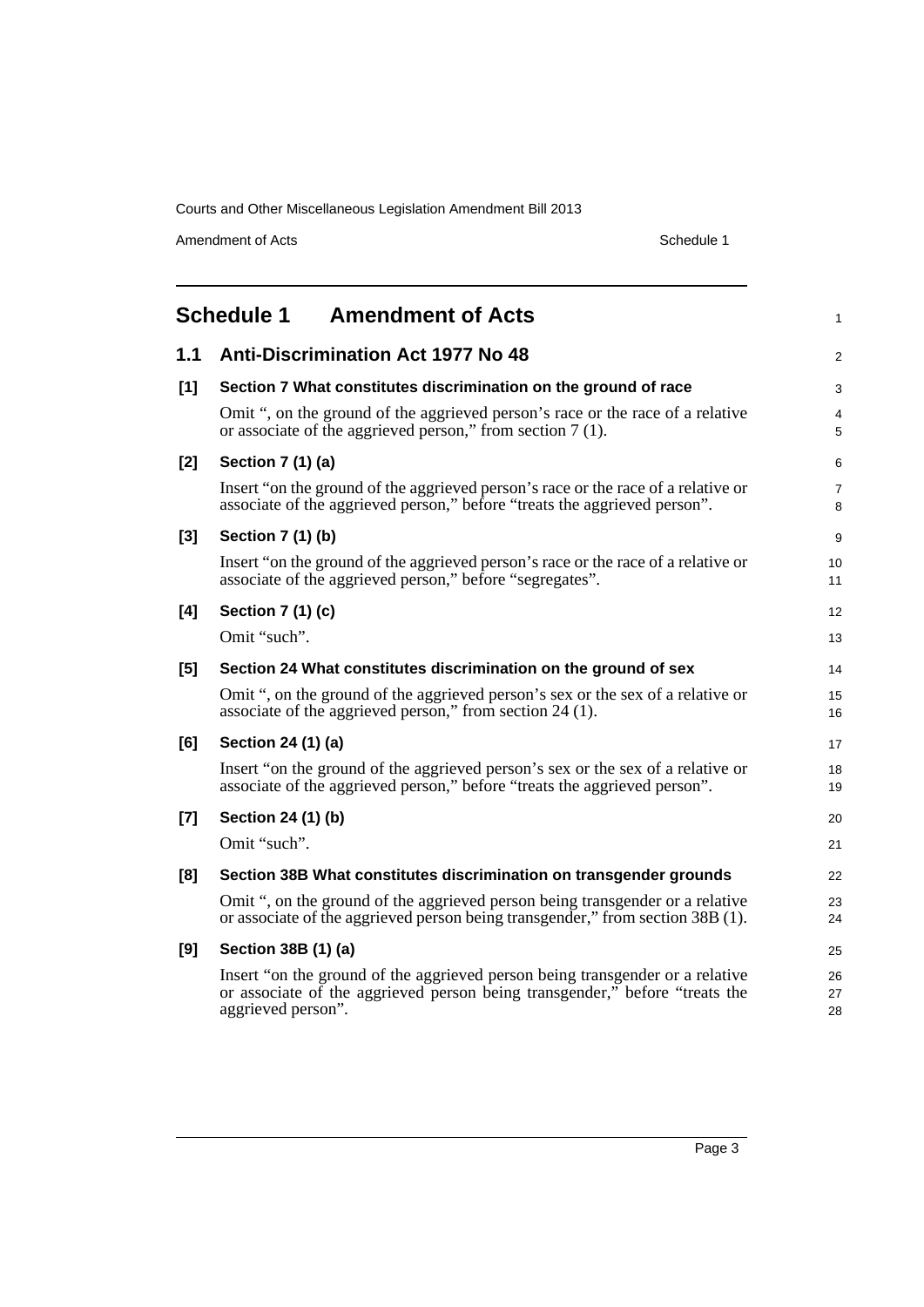Schedule 1 Amendment of Acts

| $[10]$ | Section 39 What constitutes discrimination on the ground of marital or<br>domestic status                                                                                                                     | $\mathbf{1}$<br>$\overline{2}$ |
|--------|---------------------------------------------------------------------------------------------------------------------------------------------------------------------------------------------------------------|--------------------------------|
|        | Omit ", on the ground of the aggrieved person's marital or domestic status or<br>the marital or domestic status of a relative or associate of the aggrieved<br>person," from section 39 (1).                  | 3<br>4<br>5                    |
| $[11]$ | Section 39 (1) (a)                                                                                                                                                                                            | 6                              |
|        | Insert "on the ground of the aggrieved person's marital or domestic status or<br>the marital or domestic status of a relative or associate of the aggrieved<br>person," before "treats the aggrieved person". | $\overline{7}$<br>8<br>9       |
| $[12]$ | Section 39 (1) (b)                                                                                                                                                                                            | 10                             |
|        | Omit "such".                                                                                                                                                                                                  | 11                             |
| $[13]$ | Section 49B What constitutes discrimination on the ground of disability                                                                                                                                       | 12                             |
|        | Omit ", on the ground of the aggrieved person's disability or the disability of<br>a relative or associate of the aggrieved person," from section 49B (1).                                                    | 13<br>14                       |
| $[14]$ | Section 49B (1) (a)                                                                                                                                                                                           | 15                             |
|        | Insert "on the ground of the aggrieved person's disability or the disability of a<br>relative or associate of the aggrieved person," before "treats the aggrieved<br>person".                                 | 16<br>17<br>18                 |
| $[15]$ | Section 49B (1) (b)                                                                                                                                                                                           | 19                             |
|        | Omit "such".                                                                                                                                                                                                  | 20                             |
| $[16]$ | Section 49T What constitutes discrimination on the ground of a person's<br>responsibilities as a carer                                                                                                        | 21<br>22                       |
|        | Omit ", on the ground of the aggrieved person having responsibilities as a<br>carer," from section 49T (1).                                                                                                   | 23<br>24                       |
| $[17]$ | Section 49T (1) (a)                                                                                                                                                                                           | 25                             |
|        | Insert "on the ground of the aggrieved person having responsibilities as a<br>carer," before "treats the aggrieved person".                                                                                   | 26<br>27                       |
| $[18]$ | Section 49ZG What constitutes discrimination on the ground of<br>homosexuality                                                                                                                                | 28<br>29                       |
|        | Omit ", on the ground of the aggrieved person's homosexuality or the<br>homosexuality of a relative or associate of the aggrieved person," from<br>section $49ZG(1)$ .                                        | 30<br>31<br>32                 |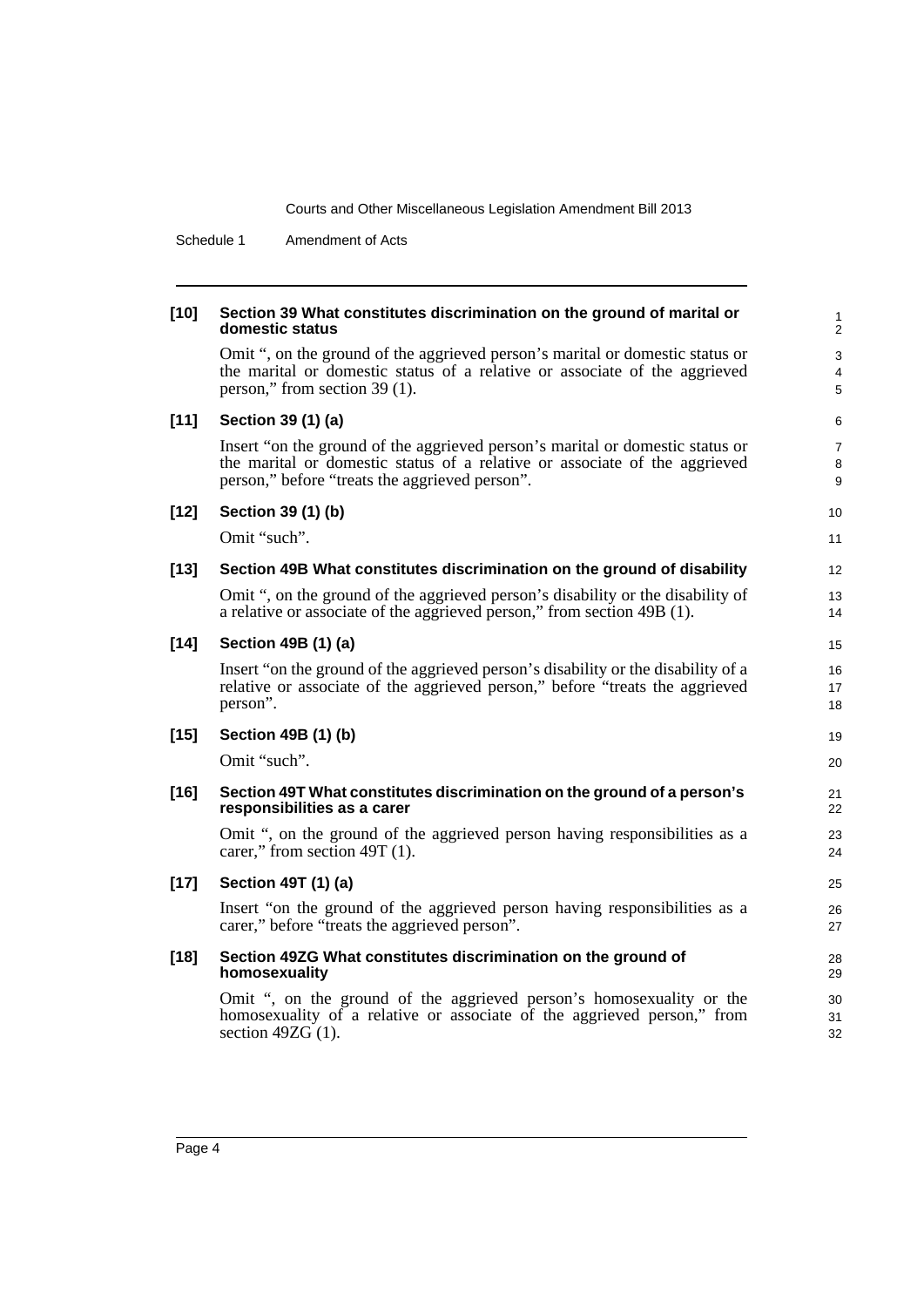Amendment of Acts Schedule 1

| $[19]$           | Section 49ZG (1) (a)                                                                                                                                                                     | $\mathbf{1}$             |
|------------------|------------------------------------------------------------------------------------------------------------------------------------------------------------------------------------------|--------------------------|
|                  | Insert "on the ground of the aggrieved person's homosexuality or the<br>homosexuality of a relative or associate of the aggrieved person," before<br>"treats the aggrieved person".      | 2<br>3<br>$\overline{4}$ |
| $[20]$           | Section 49ZG (1) (b)                                                                                                                                                                     | 5                        |
|                  | Omit "such".                                                                                                                                                                             | 6                        |
| $[21]$           | Section 49ZYA What constitutes discrimination on the ground of age                                                                                                                       | $\overline{7}$           |
|                  | Omit ", on the ground of the aggrieved person's age or the age of a relative or<br>associate of the aggrieved person," from section 49ZYA (1).                                           | 8<br>9                   |
| $[22]$           | Section 49ZYA (1) (a)                                                                                                                                                                    | 10                       |
|                  | Insert "on the ground of the aggrieved person's age or the age of a relative or<br>associate of the aggrieved person," before "treats the aggrieved person".                             | 11<br>12                 |
| $[23]$           | Section 49ZYA (1) (b)                                                                                                                                                                    | 13                       |
|                  | Omit "such".                                                                                                                                                                             | 14                       |
|                  | <b>Explanatory note</b>                                                                                                                                                                  | 15                       |
|                  | The proposed amendments to the Anti-Discrimination Act 1977 make it clear that in the<br>case of indirect discrimination (which involves a discriminatory requirement or                 | 16<br>17                 |
|                  | condition) there is no need to prove that a particular ground of discrimination under the                                                                                                | 18                       |
|                  | Act is a reason for the discriminatory requirement or condition. The amendments reflect<br>the NSW Court of Appeal decision in Amery & Ors v State of New South Wales                    | 19<br>20                 |
|                  | (Director-General NSW Department of Education and Training) [2004] NSWCA 404.                                                                                                            | 21                       |
| 1.2 <sub>2</sub> | Civil Procedure Act 2005 No 28                                                                                                                                                           | 22                       |
| $[1]$            | Section 122 Maximum total payment under all garnishee orders                                                                                                                             | 23                       |
|                  | Omit "the standard workers compensation weekly benefit"<br>from<br>section $122(1)$ .                                                                                                    | 24<br>25                 |
|                  | Insert instead "\$447.70 as adjusted under Division 6 of Part 3 of the Workers<br>Compensation Act 1987".                                                                                | 26<br>27                 |
| $[2]$            | <b>Section 122 (1A)</b>                                                                                                                                                                  | 28                       |
|                  | Insert after section $122$ (1):                                                                                                                                                          | 29                       |
|                  | The amount of $$447.70$ referred to in subsection (1) is an<br>(1A)<br><i>adjustable amount</i> for the purposes of Division 6 of Part 3 of the<br><b>Workers Compensation Act 1987.</b> | 30<br>31<br>32           |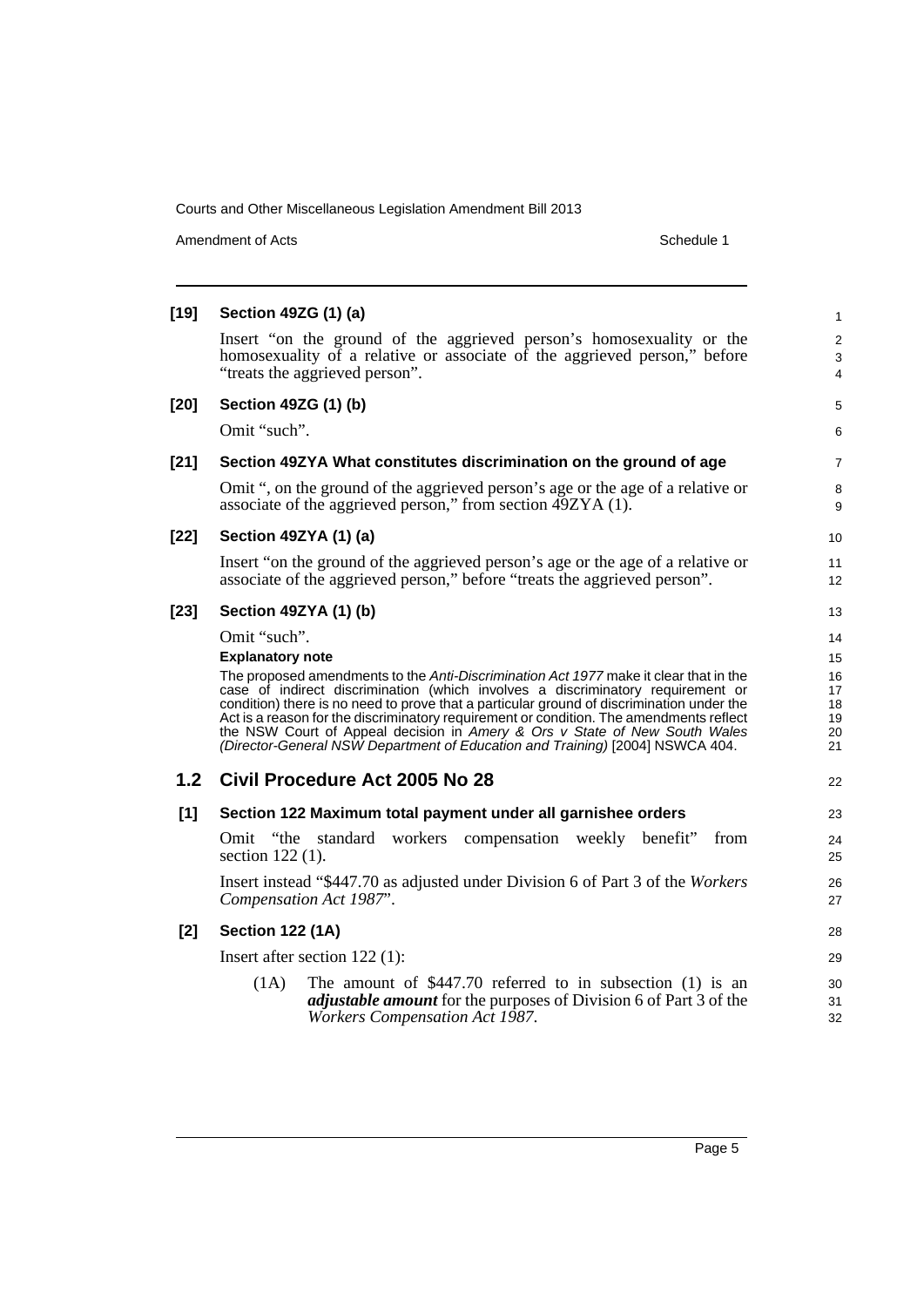Schedule 1 Amendment of Acts

| $[3]$ | <b>Section 122 (2)</b>           |     |                                                                                                                                                                                                                                                                                                                                                                                                                                              | $\mathbf{1}$                          |
|-------|----------------------------------|-----|----------------------------------------------------------------------------------------------------------------------------------------------------------------------------------------------------------------------------------------------------------------------------------------------------------------------------------------------------------------------------------------------------------------------------------------------|---------------------------------------|
|       |                                  |     | Omit the definition of standard workers compensation weekly benefit.                                                                                                                                                                                                                                                                                                                                                                         | 2                                     |
|       | <b>Explanatory note</b>          |     |                                                                                                                                                                                                                                                                                                                                                                                                                                              |                                       |
|       | a garnishee order is calculated. |     | The proposed amendments update the way in which the maximum total payment under                                                                                                                                                                                                                                                                                                                                                              | $\overline{\mathbf{4}}$<br>$\sqrt{5}$ |
| 1.3   |                                  |     | Dust Diseases Tribunal Act 1989 No 63                                                                                                                                                                                                                                                                                                                                                                                                        | 6                                     |
|       |                                  |     | Section 13 Proceedings before the Tribunal                                                                                                                                                                                                                                                                                                                                                                                                   | $\overline{7}$                        |
|       | Insert after section $13(2)$ :   |     |                                                                                                                                                                                                                                                                                                                                                                                                                                              | 8                                     |
|       | (3)                              |     | The President may delegate to a member the President's<br>functions under subsection $(2)$ .                                                                                                                                                                                                                                                                                                                                                 | 9<br>10                               |
|       | <b>Explanatory note</b>          |     |                                                                                                                                                                                                                                                                                                                                                                                                                                              | 11                                    |
|       |                                  |     | The proposed amendment enables the President of the Dust Diseases Tribunal to<br>delegate to another member of the Tribunal functions relating to managing the                                                                                                                                                                                                                                                                               | 12<br>13                              |
|       |                                  |     | proceedings list, namely, fixing the time, place and before whom proceedings are to be                                                                                                                                                                                                                                                                                                                                                       | 14                                    |
|       | held.                            |     |                                                                                                                                                                                                                                                                                                                                                                                                                                              | 15                                    |
| 1.4   |                                  |     | Evidence (Audio and Audio Visual Links) Act 1998 No 105                                                                                                                                                                                                                                                                                                                                                                                      | 16                                    |
|       | appearance proceedings           |     | Section 5BA Accused detainee to appear physically in physical                                                                                                                                                                                                                                                                                                                                                                                | 17<br>18                              |
|       |                                  |     | Omit section 5BA (2). Insert instead:                                                                                                                                                                                                                                                                                                                                                                                                        | 19                                    |
|       | (2)                              |     | Subsection (1) does not apply to any bail proceedings that:                                                                                                                                                                                                                                                                                                                                                                                  | 20                                    |
|       |                                  | (a) | occur during a weekend, or                                                                                                                                                                                                                                                                                                                                                                                                                   | 21                                    |
|       |                                  | (b) | occur on a public holiday, or                                                                                                                                                                                                                                                                                                                                                                                                                | 22                                    |
|       |                                  | (c) | occur during each period commencing on 24 December<br>and ending on the first Friday following 31 December, or                                                                                                                                                                                                                                                                                                                               | 23<br>24                              |
|       |                                  | (d) | occur on each of the days on which the Local Court Annual<br>Conference is held in any year, or                                                                                                                                                                                                                                                                                                                                              | 25<br>26                              |
|       |                                  | (e) | relate to an accused detainee who is being held in custody<br>at a place prescribed by the regulations.                                                                                                                                                                                                                                                                                                                                      | 27<br>28                              |
|       | <b>Explanatory note</b>          |     |                                                                                                                                                                                                                                                                                                                                                                                                                                              | 29                                    |
|       | Annual Conference in any year.   |     | The proposed amendment expands the occasions on which an accused detainee is<br>permitted to appear in first appearance bail proceedings via an audio or audio visual<br>link as an exception to the requirement in section 5BA (1) of the Evidence (Audio and<br>Audio Visual Links) Act 1998 to appear physically in those proceedings. The further<br>occasions are the Christmas/New Year period in each year and during the Local Court | 30<br>31<br>32<br>33<br>34<br>35      |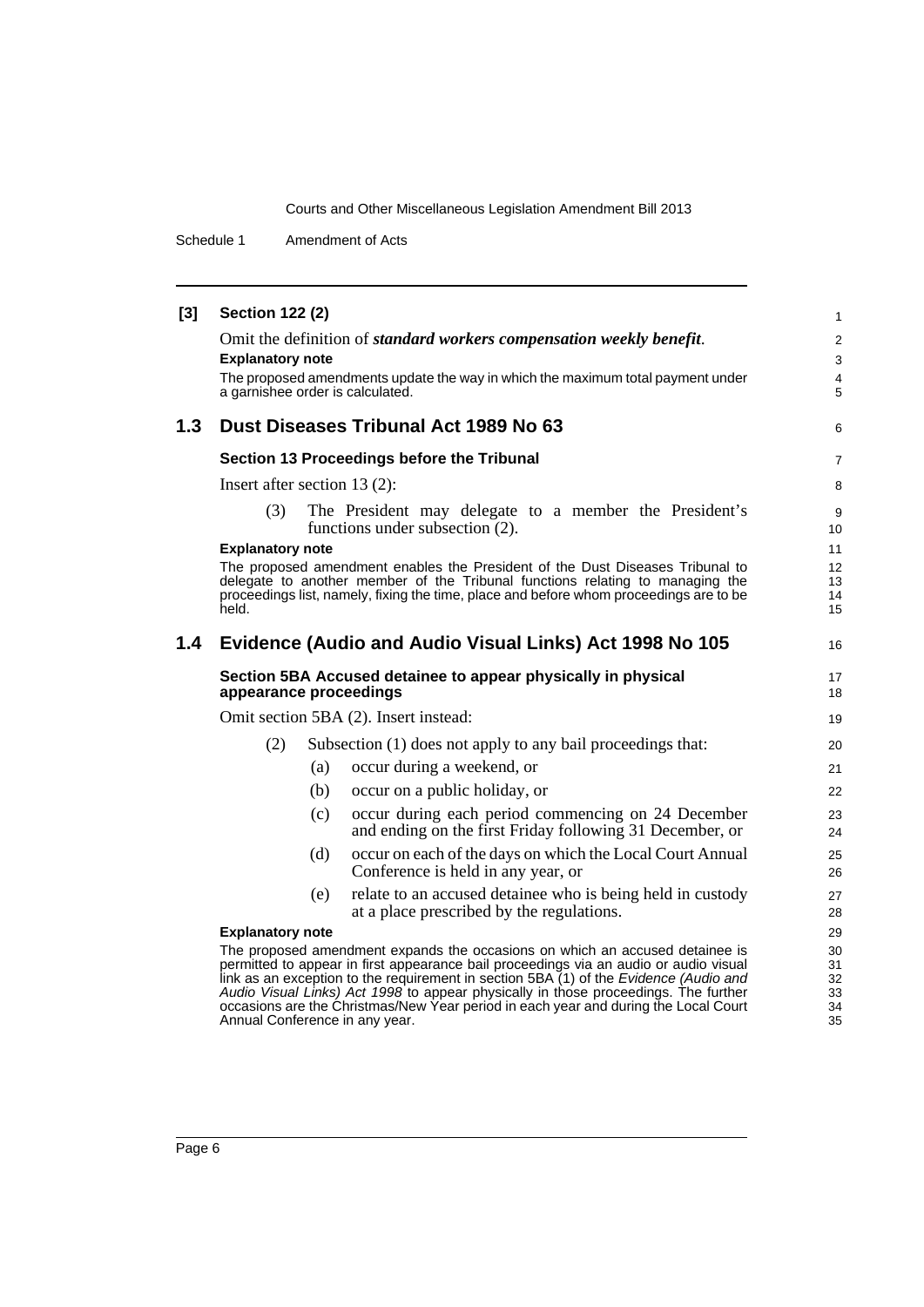Amendment of Acts Schedule 1

| 1.5 | <b>Fines Act 1996 No 99</b>                                                                                                                          | $\mathbf{1}$        |  |
|-----|------------------------------------------------------------------------------------------------------------------------------------------------------|---------------------|--|
|     | Section 11 Provisions relating to application for further time to pay fine                                                                           |                     |  |
|     | Insert after section 11 $(7)$ :                                                                                                                      |                     |  |
|     | Without limiting subsection (7), the principal registrar of the<br>(8)                                                                               | 4                   |  |
|     | District Court, a registrar of the Local Court at the Downing                                                                                        | $\sqrt{5}$          |  |
|     | Centre and a registrar of the Children's Court may authorise,                                                                                        | $\,6\,$             |  |
|     | subject to any conditions specified in the authorisation, a person<br>employed in the Department of Attorney General and Justice to                  | $\overline{7}$<br>8 |  |
|     | deal with an application and to make, amend or revoke an order                                                                                       | $\boldsymbol{9}$    |  |
|     | allowing further time to pay a fine.                                                                                                                 | 10                  |  |
|     | <b>Explanatory note</b>                                                                                                                              | 11                  |  |
|     | The proposed amendment allows specified registrars of the District Court, Local Court                                                                | $12 \overline{ }$   |  |
|     | and Children's Court to authorise employees of the Department of Attorney General                                                                    | 13                  |  |
|     | and Justice to consider applications for further time to pay a court-imposed fine.                                                                   | 14                  |  |
|     | 1.6 Government Information (Public Access) Act 2009 No 52                                                                                            | 15                  |  |
|     | Schedule 2 Excluded information of particular agencies                                                                                               | 16                  |  |
|     | Insert at the end of clause 2:                                                                                                                       |                     |  |
|     | The DNA Review Panel—all functions other than functions                                                                                              | 18                  |  |
|     | under section 91 (1) (d) of the Crimes (Appeal and Review) Act                                                                                       | 19                  |  |
|     | 2001.                                                                                                                                                | 20                  |  |
|     | <b>Explanatory note</b>                                                                                                                              | 21                  |  |
|     | The proposed amendment excludes information relating to the functions of the DNA                                                                     | 22                  |  |
|     | Review Panel, other than its functions relating to reporting and making<br>recommendations to the Minister, from being able to be accessed under the | 23<br>24            |  |
|     | Government Information (Public Access) Act 2009.                                                                                                     | 25                  |  |
| 1.7 | <b>Local Court Act 2007 No 93</b>                                                                                                                    | 26                  |  |
|     | <b>Section 25 Local Court Rule Committee</b>                                                                                                         | 27                  |  |
|     | Omit section 25 (4). Insert instead:                                                                                                                 | 28                  |  |
|     | The Rule Committee, when exercising its functions in respect of<br>(4)                                                                               | 29                  |  |
|     | matters relating to the jurisdiction referred to in section $\overline{9}$ (c), is                                                                   | 30                  |  |
|     | to have 3 additional members as follows:                                                                                                             | 31                  |  |
|     | a person appointed by the Chief Magistrate on the<br>(a)                                                                                             | 32                  |  |
|     | nomination of the Director of Public Prosecutions,                                                                                                   | 33                  |  |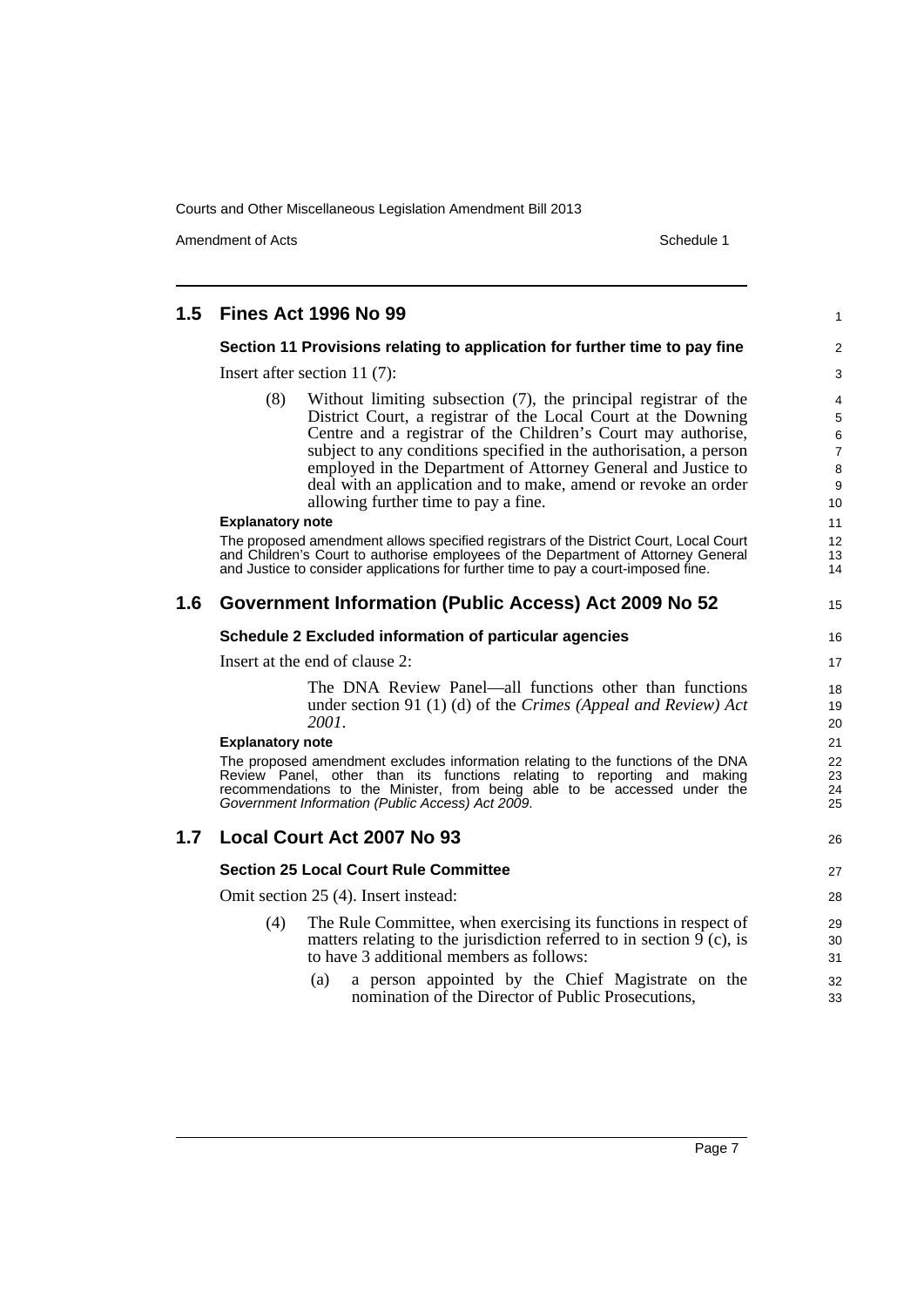Schedule 1 Amendment of Acts

(b) a person appointed by the Chief Magistrate on the nomination of the Legal Aid Commission,

12

(c) a police prosecutor admitted to the legal profession under the *Legal Profession Act 2004* appointed by the Chief Magistrate on the nomination of the Commissioner of Police.

#### **Explanatory note**

The proposed amendment provides for the appointment of a legally qualified and admitted police prosecutor as a member of the Local Court Rule Committee when the Committee is exercising its functions in respect of matters relating to the Court's criminal jurisdiction.

### **1.8 Young Offenders Act 1997 No 54**

#### **[1] Section 66 Disclosure of records**

Insert after section 66 (2) (f):

- (g) records of, or relating to, warnings, cautions and conferences under this Act may (subject to any regulations made for the purposes of subsection  $(3)$ ) be divulged to an authorised officer of the Department of Attorney General and Justice for use in connection with the Department's Youth on Track scheme or such other early intervention or diversionary program administered by the Department that is prescribed by the regulations,
- (h) any records divulged to an authorised officer of the Department of Attorney General and Justice under paragraph (g) may (subject to any regulations made for the purposes of subsection (3)) be divulged by an authorised officer of the Department to a non-government organisation engaged by the Department to provide services in connection with the Department's Youth on Track scheme or such other early intervention or diversionary program administered by the Department that is prescribed by the regulations.

Page 8